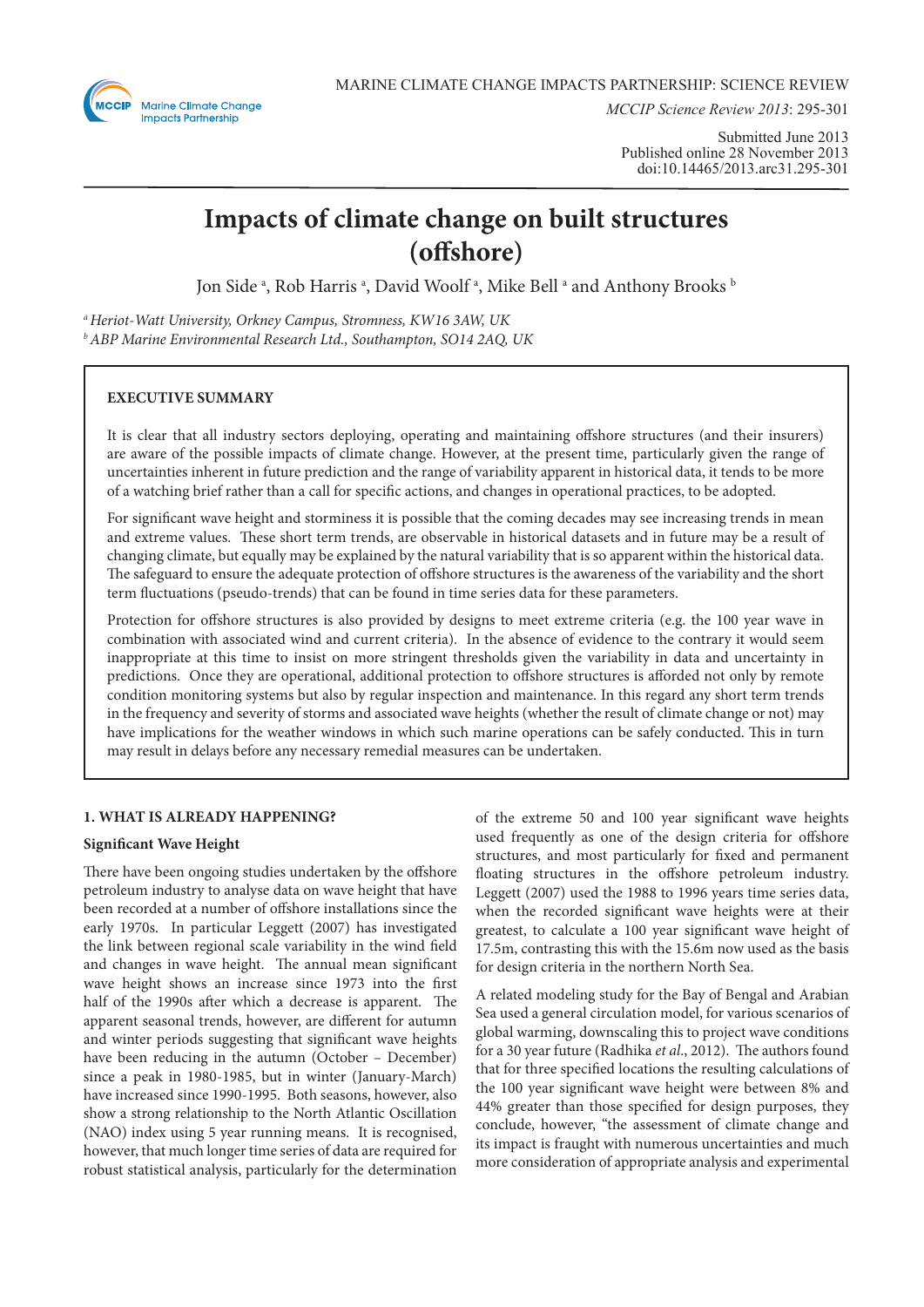

Figure 1: Estimated linear trends in the 1978-2007storm index series used by Wang et al. (2011) with red and magenta indicat*ing increasing trends, and blue and cyan indicating downward trends, of at least 5% and 20% significance respectively [source: Wang* et al.*, 2011)].*

procedures is needed before any firm recommendation can be made to designers".

Taylor *et al*. (2009) used NAO records to infer extreme wave events in the North Atlantic off Norway and concluded that extreme wave events before 1960 were likely to have been more severe than those experienced since. In summary we can note three important features:

• The difficulty in attributing trends in wave climate to anthropogenic climate change.

• Reliable future prediction of extreme significant wave height, particularly for the design of offshore structures, depends on data sets covering a long time series, and a high degree of confidence in the models used.

• That the wave climate presently recorded cannot be considered a true "baseline" given the variability recorded in recent decades and the known decadal scale variations found for example in the NAO.

#### **Storminess**

Similar features also hinder predictions of increased storminess. In a study investigating trends and variability of storminess over Western Europe and the North Atlantic

(using a times series from 1878 to 2007) Wang *et al*. (2011) also find interesting and regionally varying relationships between storminess and the NAO and note that for the North Sea area in winter (here December to February) the 1960s–1970s was the calmest period, while the 1990s was the roughest period in the record, which corresponds with the significant wave height findings described by Leggett (2007). They note also the very large seasonal and regional differences in trends and variability during this period. Their analysis suggests a significant trend of reduction in storminess for the English Channel region but no statistically significant trends elsewhere in the North Sea or the North Atlantic region west of Scotland. Figure 1 shows some of the findings of this work which is subtly different from projections made by UK climate change modelling. The most salient feature is perhaps the fact that within each of the times series shown in Figure 1 pseudo-trends of both increase and decrease can be observed over several consecutive years and decades, which if viewed in isolation could result in serious misinterpretation.

The ability of the NAO to act as a proxy or predictor for the incidence of severe storms is uncertain and appears to vary with location and historically (Allan *et al*., 2009). Furthermore, whilst the NAO is highly correlated with wind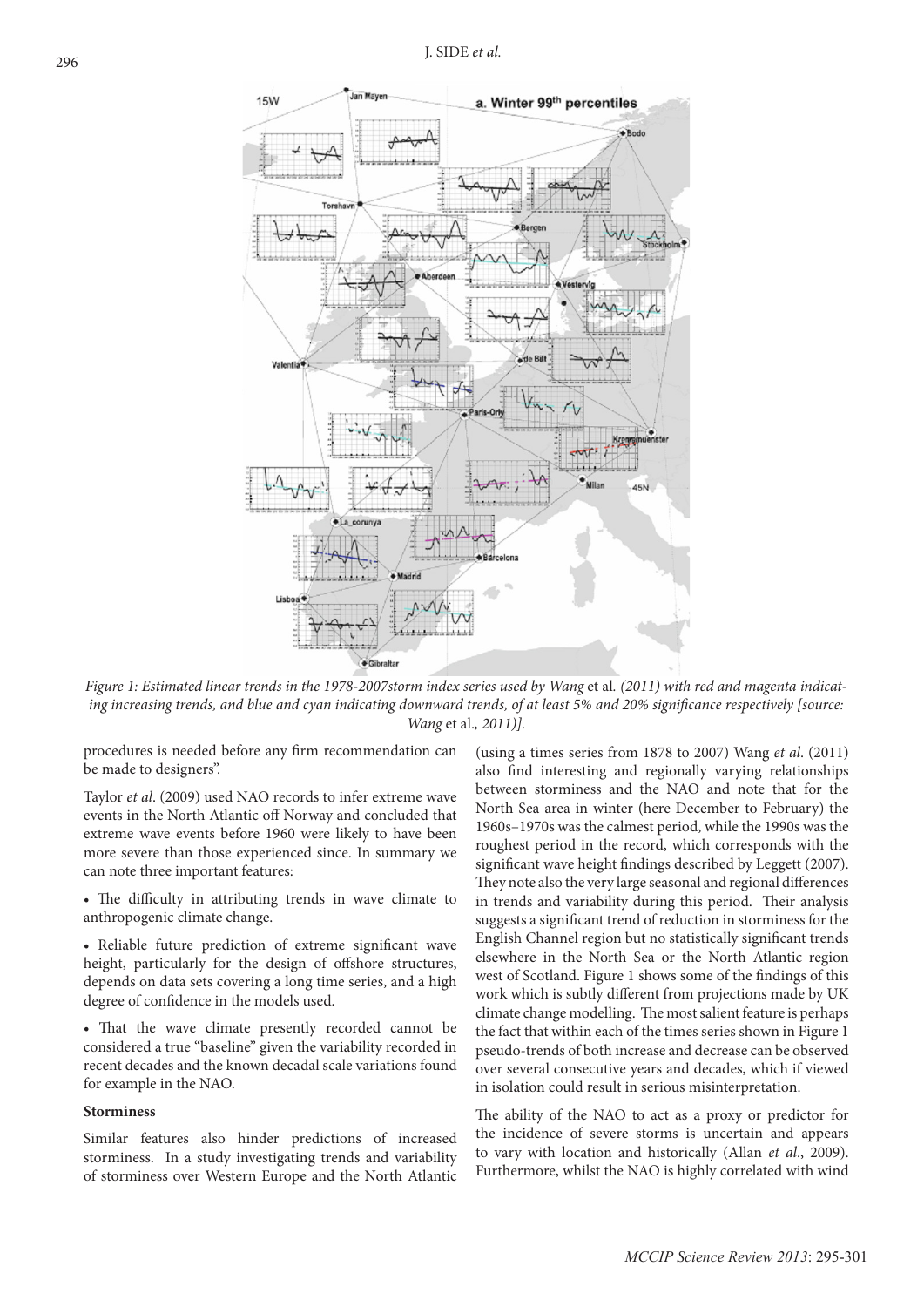direction frequency, evidence for connections between the NAO and wind speed or storminess measures is less clear, particularly in terms of the frequency of extreme wind speed events (Burningham and French, 2012). It is therefore evident that this one single index does not capture all atmospheric variability.

#### **Sea-level rise and storm surges**

Predictions of sea-level rise depend less on historical data but rely on models of sea temperature change and ice melt. Both the European Union and UK rely principally on the IPCC predictions for these, but these predictions are supported by the long term data on sea-level rise from tide gauges. Surge events in the waters around Britain are caused by extratropical weather patterns, which produce a wide variety of dynamic responses. When considering tidal surges, attention is usually given to the extreme high water levels generated at the coast. However, fast flowing offshore currents are also generated during both positive (high coastal water levels) and negative (lowered coastal water levels) surge events that may have a significant impact on offshore structures as well as on sediment transport (e.g. Burlace, 1986; HR Wallingford *et al*., 2002).

## **Industry responses**

It is clear that the offshore petroleum and other industry sectors deploying, operating and maintaining offshore structures (and their insurers) are aware of the possible impacts of climate change described above. Even in the newly emerging marine renewable sector it is apparent that wave and tidal developers are considering the potential impacts of climate change on their structures (S. Couch, personal communication). However, at the present time, particularly given the range of uncertainties inherent in future prediction and the range of variability apparent in historical data, it tends to be more of a watching brief rather than a call for specific actions, and changes in operational practices, to be adopted. Often one thinks only of the increased forces that structures might have to withstand in the future, but importantly many aspects of the deployment, operation and maintenance of these will depend on "weather windows" for at sea working to be conducted safely, and there is a long history of time series data being used to evaluate these.

## **2. WHAT COULD HAPPEN?**

Average UK land temperature has risen since the mid 20th century, as have average sea level, and sea surface temperature around the UK coast. As discussed above over the same time period, trends in storminess and storm surges are more difficult to identify and the use of these data and those on wave height to make predictions of future changes throughout the 21st century can only be done with far less confidence. UKCP09, nonetheless suggests:-

• Projections of UK coastal absolute sea-level rise (allowing for the mostly upward land movement) for 2095 are in the range from approximately 12–76 cm. To allow for uncertainties, a low probability, High++ absolute sea-level rise estimate is 93 cm to 1.9 m by 2100. (The H++ scenario is presented within the UKCP09 marine report to provide users with estimates

of sea-level rise increase beyond the likely range but within physical plausibility.)

• Around the UK the size of storm surge expected to occur on average about once in 50 years is projected to increase by less than 0.9 mm per year (not including relative mean sea-level change) over the 21st century. In most locations this trend cannot be clearly distinguished from natural variability. This component of extreme sea level is thus far less important than was implied by UKCIP02, where corresponding values exceeded 5 mm per year in places.

• The HadAM3H (the climate model used in UKCIP02) suggested, albeit with low confidence, that winter storms and mild, wet and windy winter weather were expected to become more frequent. In HadCM3 (the climate model used in UKCP09) there is little change in the frequency of storms over the UK in winter. Although there is a southward shift in the North Atlantic storm track in this model the increase in frequency occurs to the south-west of the UK giving little change over the UK as a whole. There is also little change in the intensity of UK storms in this more recent model.

• As a consequence, using this climate model input, the wave model suggests seasonal mean and extreme waves are generally expected to increase slightly to the SW of the UK, reduce to the north of the UK and experience little change in the North Sea. There are large uncertainties associated with this, especially with the estimation of projected extreme values. Nonetheless changes in the winter mean significant wave height are projected to be between –35 cm and + 5 cm by 2100. Changes in the mean annual maxima are projected to be between –1.5 m and +1 m with the lowered wave heights in Regions 1 and 7 and the increases in Regions 2, 3 and 5.

For offshore structures and the operations associated with their deployment and maintenance there are not only implications from each of the above predictions, but also more particularly where combinations of extreme events occur. For example storm surges and extreme waves may often be generated by the same storm event. Overall, however, the prediction of increased winter storminess is no longer suggested by UKCP09, and in general terms the predicted changes in parameters associated with storminess, storm surges and wave heights, if increasing, are rather modest. That is not to say, given the high degree of uncertainty associated with these specific predictions that this will remain the case (and there are other outcomes observed from the ensemble models considered by the IPCC). Thus the following review looks more generally at the concerns raised for offshore structures were increases in storminess, storm surge and significant wave height to occur.

#### **Fixed petroleum industry structures**

The IPCC have considered possible impacts of climate change for offshore structures in the Polar Regions, but there appears to be no similar review for the North Sea and North Atlantic region. Fixed oil and gas industry structures are found predominantly in Regions 1, 2 and 5 but recent activity has led to the development of petroleum resources in Region 7. For many of these structures design has taken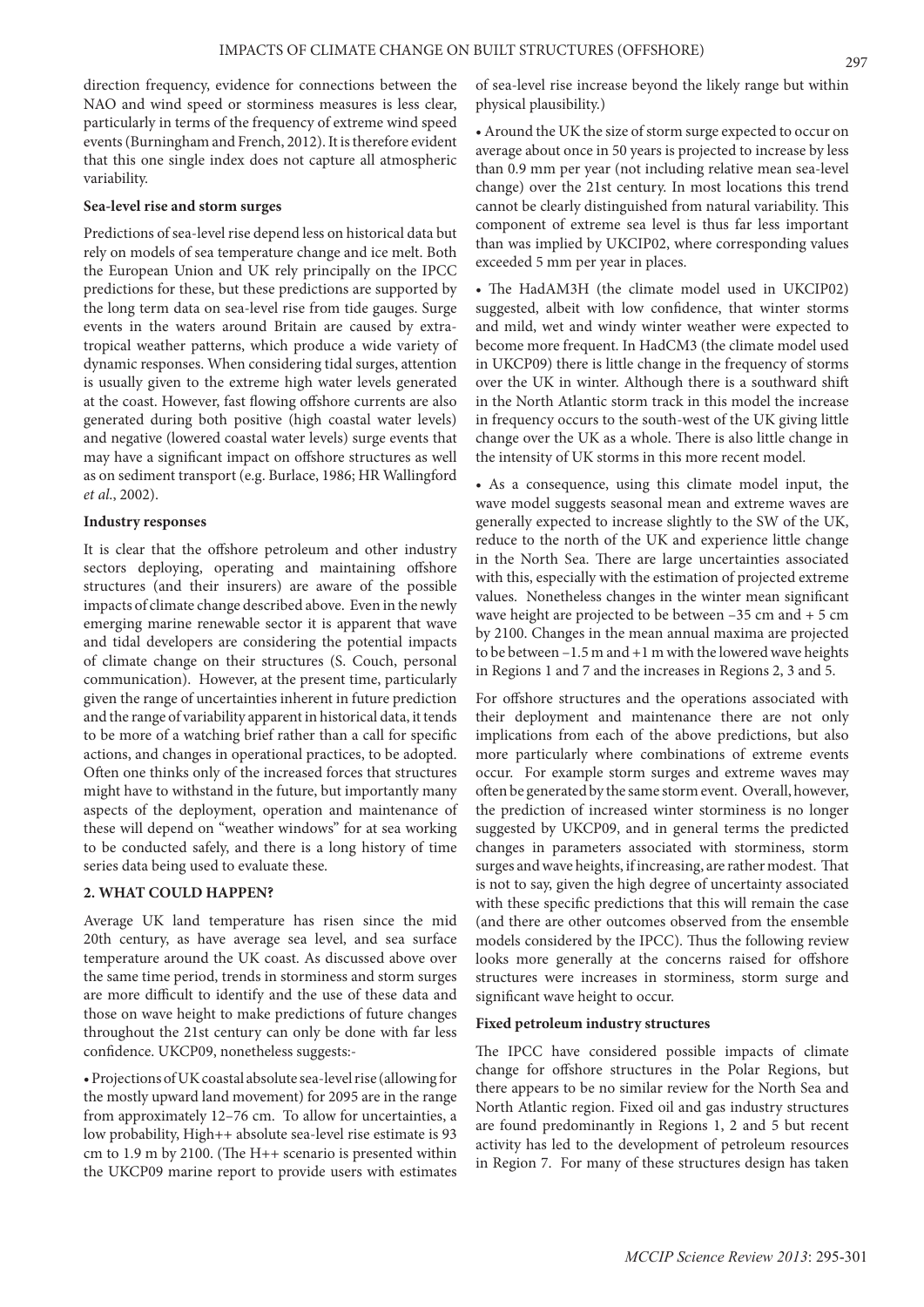into account tidal ranges with storm surge, and thus gradual increases in sea level (mean still water level) are not likely to be of significant concern. A pattern of increase in significant wave height will place greater stresses on these structures where design considerations focus also on extreme events (e.g. the 100 year significant wave height). Unlike the Gulf of Mexico where Hurricanes Hilda and Betsy resulted in the destruction of a number of fixed offshore structures in 1964 and 1965 there are no known examples of major storm damage affecting the structural integrity of fixed platforms in the North Sea. Since a revision of the design code, to reflect a longer time series of data (CASOCA, 1981) there have been no recorded platform losses due to storms. UKPC09 predictions suggest either no change or a slight decreasing trend in significant wave height in Regions 1 and 7 where the significant wave heights are greater, but a slight increase in Regions 2 and 5. Given the variability associated with the time series data and uncertainties with prediction it is difficult to suggest that design practices should be changed.

Sub-sea structures are mostly in deep water and with increasing water depth such structures are less prone to influence from waves. Storm surges, however, may result in increases in seabed currents and thus enhanced scour around structures at the seabed. For piled structures this is of less concern and regular monitoring and maintenance programmes would readily highlight such occurrences for remediation. For large gravity based structures problems associated with scour have been well studied (e.g. Whitehouse *et al*., 2011) but there are no predictions for how scour may be exacerbated by climate change. Remedial measures are always available, but may be costly and depend on regular inspection, which appears to be a robust safeguard.

#### **Floating petroleum industry structures**

Increases in sea level are similarly not likely to be of concern for floating offshore structures used either in exploration drilling or also, more widely in recent years, in production operations. While there are recorded incidences of mooring failure and damage, there has been only one major floating offshore platform disaster associated with a storm event in the North Sea (the Alexander Kielland in March 1980). A subsequent inquiry concluded, however, that the structural weakness which led to the initial failure during the storm was already present prior to the incident. Were reliable predictions to be available of increased storminess and increases in extreme wave events mobile floating structures could be modified or replaced, albeit at a cost.

In most cases the design lifetime of oil and gas installations is limited to perhaps 25-50 years and with declining production many of these structures are approaching decommissioning and removal. Older platforms of course may be more vulnerable owing to their history of prolonged exposure to dynamic forces.

## **Pipelines**

In the surf zone and near-shore waters, pipelines are vulnerable to forces from waves, particularly in storm events, and as a consequence a high level of protection is provided in

such zones, mostly by burial and rock dumping. Once again routine inspection would reveal any exposure of the pipeline with remedial measures available.

By far the greatest length of pipeline on the UKCS is in deeper waters where currents close to the seabed, rather than wave action, are more influential on the status of the pipeline. In many areas prone to scour, pipelines are trenched and may be backfilled or may backfill naturally. Other pipelines are laid on the seabed without such protection. Scouring occurs naturally and continually, but may be exacerbated by increased seabed currents during storm surges. In extreme cases sediment scour may leave stretches of the pipeline unsupported, resulting in spanning. Continued exposure to current around the pipe section can result in vortex shedding induced vibrations with stresses that in theory could be sufficient to result in a fracture. For operational pipelines routine inspection along the pipeline length and subsequent remedial actions (sand bagging and rock dumping) keep such processes in check.

The situation regarding mothballed and decommissioned pipelines that are not completely removed at the cessation of oil and gas production operations is less clear. While these obviously do not represent a hazard in terms of the risk of a gas leak or oil spill they may, if not maintained, develop spanning sections which may lead to break up of the pipeline posing a risk to demersal fishing gears. The Westhaven tragedy in March 1997 was a result of its trawl doors coming jammed under a spanning section of mothballed pipeline, aggravated by the skipper not following the usual precautions once his gear had become fast (Side, 1999).

Unlike most oil industry structures, decommissioned pipelines left *in-situ* on the seabed will thus no longer be limited to life-spans of 25-50 years but instead would remain in perpetuity. The extent to which ongoing surveys will be required is not certain and thus changes in the condition of these may not be monitored. Similar concerns arise with regard to some gravity base structures for which complete removal may prove impractical.

#### **Offshore operations**

Many aspects of offshore operations are weather constrained and thus limited to weather windows within which they can be safely conducted. This applies obviously to installation of structures (and also their decommissioning and removal) but also applies to many of the inspection and maintenance activities that are undertaken. The analysis of data for these windows looks specifically for the likely time duration of conditions below the threshold deemed safe for the operation, and thus is subtly different from the analyses described above. No studies appear to have been conducted that review historical or modelled data with regard to this specific aspect of operations, but would be as constrained by the lack of historical data and its variability as those analyses already discussed. Reduction in weather window occurrence, however, could have significant implications for many of the monitoring and maintenance activities that are currently carried out for oil and gas industry structures including pipelines.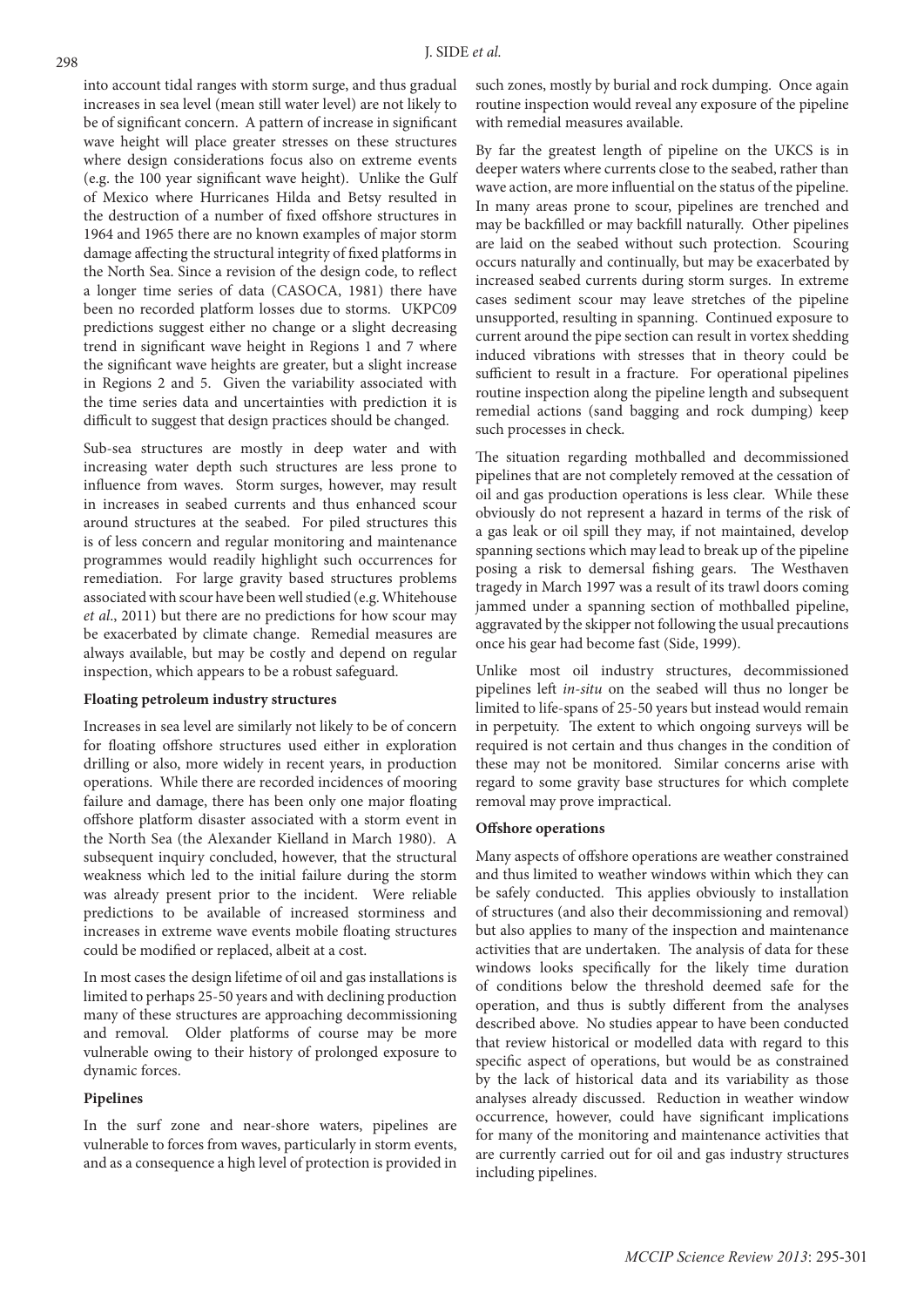#### **Offshore wind generation**

Wind farms are now installed or planned in the licensing rounds for Regions 1, 2, 3, 4, 5 and 6. In all cases initial development has been in shallower waters and concentrated in the southern regions of the UKCS. These structures are prone to similar impacts from storm surges and extreme waves to those described for fixed oil and gas industry structures. During extreme events generation may cease thus reducing the effect of wind stresses in combination with waves on the structure. UKCP09 suggests a slight increase in annual mean and extreme significant wave height in Regions 2 and 5 where the greatest concentration of wind farm projects is found.

#### **Wave energy convertors**

Wave energy convertors are designed not only to withstand high energy wave environments but also to capture energy from these. The sector is in its infancy with prototype designs being tested at EMEC (European Marine Energy Centre) in Orkney and with lease rights now issued for 600MW of installed capacity by the Crown Estate (either off the west coast of the Orkney Islands or Lewis). It is in these regions, however, that UKCP09 predicts a reduction in annual significant wave height. In many cases and for a variety of different designs wave energy devices can stop generating during extreme events operating in a safe mode, and thus as a consequence of good design considerations are capable of reducing the wave generated forces on the structure. Suitable sites tend to be those less affected by tidal currents but may be found in shallow waters for some devices fixed to the seabed and further offshore in waters greater than 50m for others. In the deeper waters increased scouring (wave and storm surge induced) may affect mooring systems and seabed fixtures. In near-shore zones wave devices may be subject to currents from long-shore drift.

#### **Tidal energy convertors**

Tidal energy can be harnessed from those areas which are characterised by either a large tidal range and/or fast tidal streams. Tidal stream energy converters and tidal lagoons (which may be used to capture energy in areas with large tidal ranges) are considered here. Tidal barrages are described separately in the Coastal Structures Report Card.

As with their counterparts designed for the extraction of wave energy, tidal stream energy convertors are relatively new with prototype designs under test at EMEC and lease rights issued for 1GW of installed capacity mostly in the Pentland Firth and Orkney Waters and the west coast of Scotland. A number of additional tidal stream resource sites have also been identified in English and Welsh waters (TCE, 2012). While ideal tidal energy sites will be sheltered and protected from storm waves, many of the areas of greatest tidal flow (e.g. the Pentland Firth) are exposed to Atlantic storm events and hence extreme waves. Such areas are characterised by no or only thin sediment veneers over the seabed and thus scour is likely to be less of a problem. The extreme combinations of storm surge induced currents with strong tidal currents and extreme waves (not an unlikely combination), has been

less studied and many aspects of their interaction are not fully understood. All tidal stream energy convertors are also capable of ceasing generation during extreme events which affords some protection from the combined forces exerted.

There are a small number of tidal lagoon projects currently in the project planning stage, however, there are currently no operational developments.

#### **Marine renewable operations**

For wind farms and wave energy devices weather window considerations for installation and removal, inspection and maintenance are likely to be similar to those described for the offshore petroleum industry. (Except that for manned petroleum installations a helipad may still enable access to the facility even in extreme weather, thus only at-sea or sub-sea maintenance is affected.) For tidal devices, however, the situation is further complicated by the requirement that many operations may only be safely conducted during brief periods at or around slack water. While tidal velocities may be perfectly predictable this nonetheless adds a further complication to the already complicated analysis of data for weather windows for this marine renewable sector.

Unlike oil and gas developments marine renewable energy sites (wave, wind and tide) could potentially be operated in perpetuity. The technologies used, however, are likely to have finite lifetimes being replaced at intervals, rather more frequently than the 25-50 year lifespan of offshore petroleum structures. Unlike fixed offshore platforms for the oil and gas industry wave and tidal energy convertors are mechanical devices, which will be replaced from time to time, and are certain to be upgraded as more efficient designs become available. Climate change concerns for this sector, however, will extend well beyond those timescales being presently considered.

## **Differentiating impacts from climate change from energy extraction**

It is recognised that climate change will have many effects on the biology and ecology of the marine environment in UK waters (reference to the relevant MCCIP report). Changes in sea temperature are already affecting the distribution of pelagic species and other subtle changes in biodiversity are anticipated. In some cases it is relatively easy to differentiate the effects of other sources of anthropogenic change (e.g. industrial pollution) from the changes arising from climatic factors. However, in the case of marine renewable development this may prove more problematic. For example, some species and indeed biotopes can only be found in extreme high energy environments. Where these are at the southern limit of their geographical range, increasing sea temperatures may result in their disappearance. Equally, removal of energy may have the same effect. Differentiating between these may prove very difficult indeed and developing a clearer understanding of the effects of energy extraction on the physical and biological environment must be a priority for the regulatory authorities responsible for the licensing of marine renewable projects.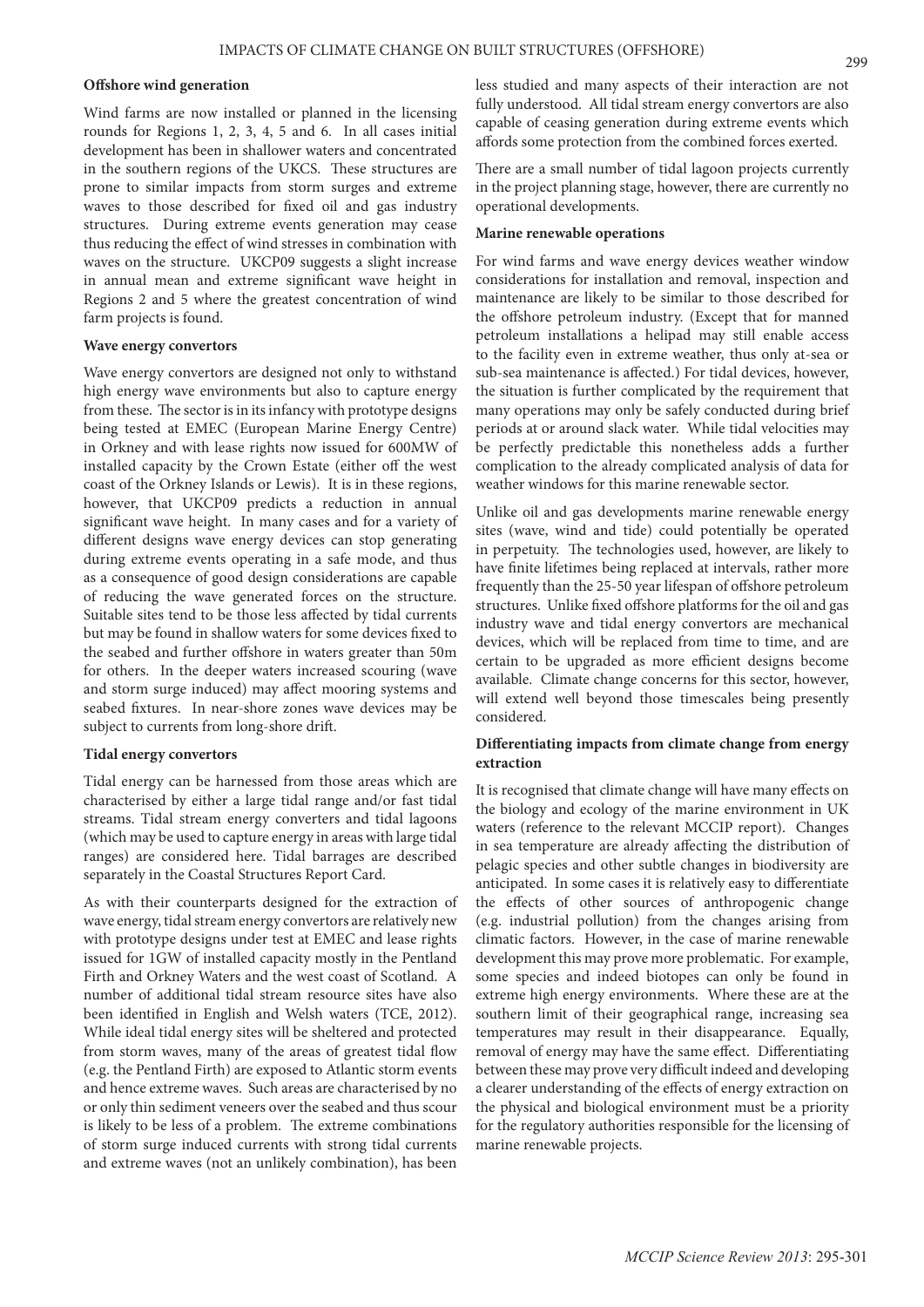#### **Cables**

Telecommunication cables have a long operational history and can be found in all Regions. Faults in operational cables are immediately detected and rapidly remedied with the authorities maintaining an analysis of likely causes of failure, distinguishing particularly between third party damage (fishing gear and dragging anchors) and mechanical failures particularly those associated with storm events. Power cables tend to be better protected and are usually trenched on areas of the continental shelf, mostly to afford protection from third party damage. The International Cable Protection Committee (ICPC) estimates that less than 10% of the recorded faults to power cables are caused by natural hazards, the vast majority is as a consequence of third party damage. Wave action and currents close to the seabed where cables are exposed rather than buried can cause abrasion, stress and fatigue which armouring may not be sufficient to resist. Once again regular inspection is able to highlight areas of concern for remedial action for operational cables, but there are additionally many kilometres of decommissioned telephone cables.

For all cables as with pipelines additional protection is provide at landfall points and in the surf zone.

## **Some conclusions**

For significant wave height and storminess it is possible that the coming decades may see increasing trends in mean and extreme values. Short term trends, are observable in historic datasets and may occur in future as a result of changing climate. However, such changes may occur anyway due to the natural variability that is so apparent within the historical data. The safeguard to ensure the adequate protection of offshore structures is the awareness of the variability and the short term fluctuations (pseudo-trends) that can be found in time series data for these parameters.

Protection for offshore structures is also provided by designs to meet extreme criteria (e.g. the 100 year wave in combination with associated wind and current criteria). In the absence of evidence to the contrary it would seem inappropriate at this time to insist on more stringent thresholds given the variability in data and uncertainty in predictions. Once they are operational, additional protection to offshore structures is afforded not only by remote condition monitoring systems but also by regular inspection and maintenance. In this regard any short term trends in the frequency and severity of storms and associated wave heights (whether the result of climate change or not) may have implications for the weather windows in which such marine operations can be safely conducted. This in turn may result in delays before any necessary remedial measures can be undertaken.

## **3. KNOWLEDGE GAPS**

a. *Physical modelling*: There is a need for a better understanding and representation of the dynamics of external forcing on the ocean-atmosphere system.

b. *Historical data*: There is scope for careful collation and analysis of historical datasets, particularly addressing

missing data and inconsistencies, and relationships between those data for wind and significant wave height. Specifically with respect to Weather windowing, routinely undertaken by many offshore industries for various activities, a consideration of the effect of differing climate change scenarios on these outcomes would be of particular value.

c. *Wave, tide and storm surge interactions*: a better understanding of extreme combinations of storm surge induced currents, with strong tidal currents and extreme waves are also a priority for the tidal stream energy sector.

## **4. SOCIO-ECONOMIC IMPACTS**

The principal impacts that are foreseen would arise where changes in the design criteria for offshore structures are adopted (e.g. an increase in the design threshold for the 100 year wave). Many existing structures would not be able to satisfy these, and for petroleum developments that are marginal this may result in the premature decommissioning and abandonment of the field. In other cases the replacement of existing structures would involve substantial costs.

Counter-posed to this of course, for manned offshore oil and gas installations, are the losses of life and costs that would be associated with major structural failures during an extreme weather event. Such an event, although unlikely, is possible (e.g. the 10,000 year wave might occur) but to conclude its occurrence was the result of climate change given our present understanding of data and modelling would be foolhardy.

Any reduction in the availability of weather windows would also impose additional operating costs on all sectors using offshore structures.

## **5. CONFIDENCE ASSESSMENT**

These are unchanged from the previous review. Importantly, though, the variability in both historical data and ensemble projections is greater than any predicted trends.

## **What is already happening?**